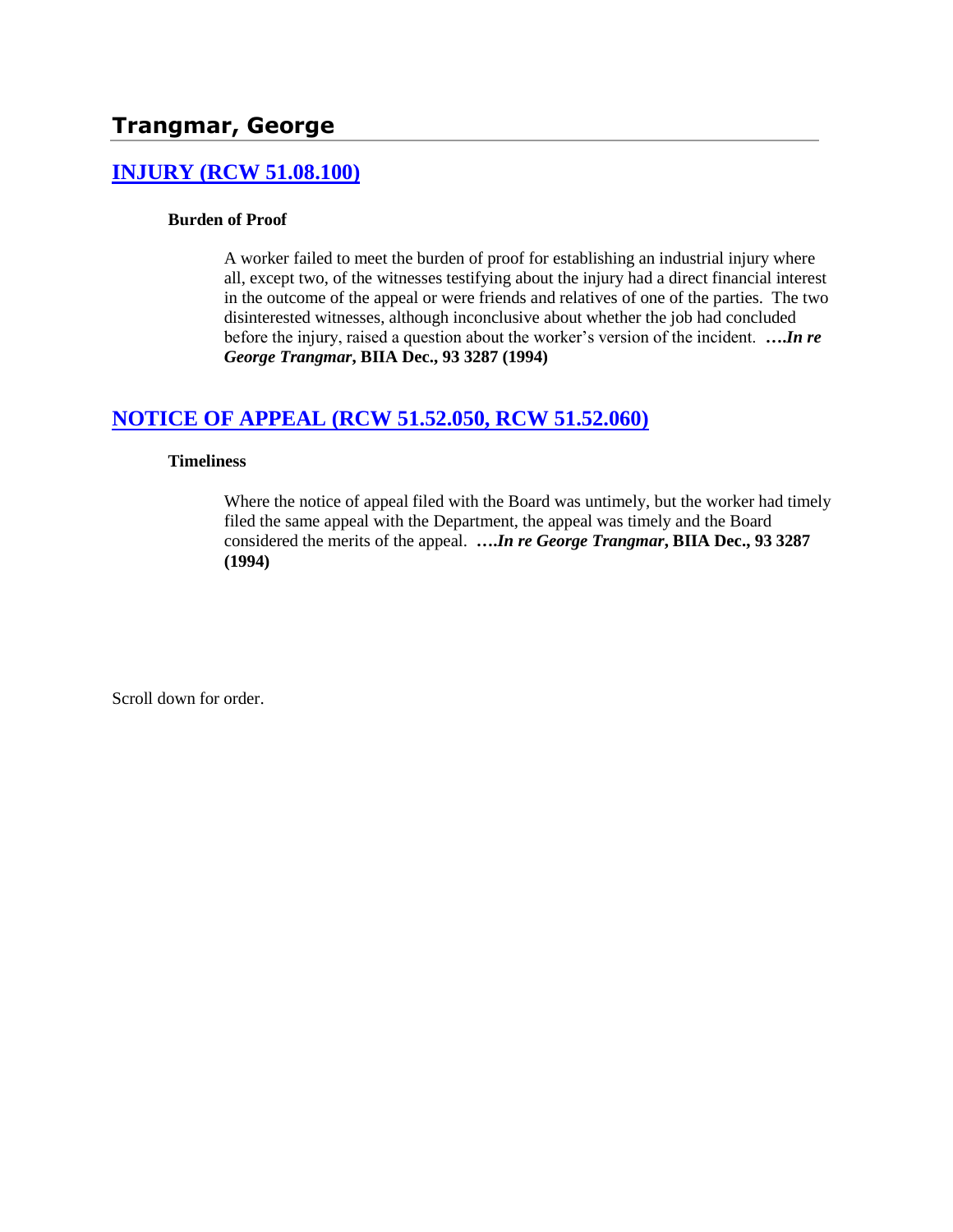#### **BEFORE THE BOARD OF INDUSTRIAL INSURANCE APPEALS STATE OF WASHINGTON**

**)**

## **IN RE: GEORGE TRANGMAR ) DOCKET NO. 93 3287**

**CLAIM NO. N-386788 ) DECISION AND ORDER**

APPEARANCES:

Claimant, George Trangmar, Pro Se

Employer, Patricia L. Gorman and Dan Gorman, dba Top Fashion Framing, by Alfred A. Bennett

Department of Labor and Industries, by Office of the Attorney General, per Karen M. Williams, Assistant

This is an appeal filed by the employer, Patricia L. Gorman and Dan Gorman, dba Top Fashion Framing, on April 7, 1993, by mail to the Department of Labor and Industries, from orders of the Department of Labor and Industries dated March 8, 1993 and March 9, 1993, which allowed the claim for an injury occurring on June 15, 1992. **REVERSED AND REMANDED.**

# **PROCEDURAL AND EVIDENTIARY MATTERS**

Pursuant to RCW 51.52.104 and RCW 51.52.106, this matter is before the Board for review and decision on a timely Petition for Review filed by the employer, Patricia L. Gorman and Dan Gorman, dba Top Fashion Framing, to a Proposed Decision and Order issued on May 31, 1994, in which the orders of the Department dated March 8, 1993 and March 9, 1993, were affirmed.

The Board has reviewed the evidentiary rulings in the record of proceedings and finds that no prejudicial error was committed and said rulings are hereby affirmed.

This appeal was consolidated with Docket 93 3585 for hearing and Proposed Decision and Order. While resolution of these appeals can be based on the same record, there are substantial differences. The parties to this appeal are different from the parties to Docket 93 3585, as are the issues presented, and the parties' respective burden of proof. Accordingly, we have de-consolidated these appeals and are issuing separate Decisions and Orders.

# **DECISION**

The documents filed on behalf of the employer, Top Fashion Framing, set forth a clearly stated intention to challenge each order issued by the Department allowing this claim and each order assessing penalties for failure to have secured payment of compensation as required by Title 51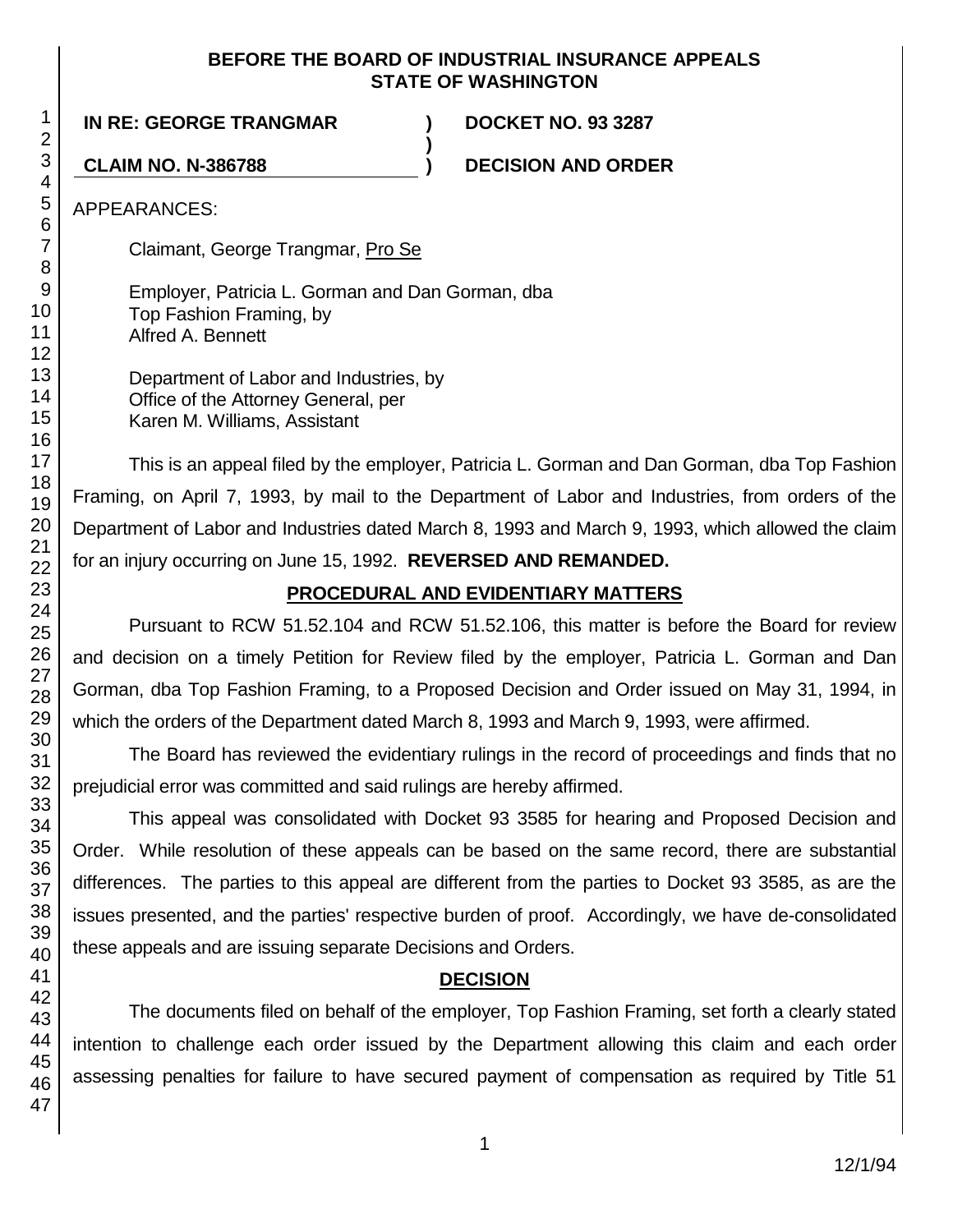RCW. Each of the Notices of Appeal identified both this claim number and the number of the Notice and Order of Assessment. Each also contained detailed and specific objection to the allowance of the claim and to the assessment of a penalty.

With regard to this appeal, our only concern is whether the appeals have been filed in sufficient time to establish jurisdiction. In order to be timely, the appealing employer, Top Fashion Framing, must establish that the Notice of Appeal was filed within 60 days of the date that the orders allowing the claim were communicated. Catherine Mommsen, legal assistant to the employer's attorney, testified that the Notice of Appeal, marked and admitted as Exhibit 3, was mailed to the Department on April 7, 1993.

The Notice of Appeal docketed herein was marked and admitted as Exhibit 5 during a timeliness hearing held on January 4, 1994. The record at that hearing establishes that Exhibit 5 was filed by being mailed, properly stamped and addressed, on July 2, 1993. This Notice of Appeal was filed more than 60 days after the date on which the orders allowing this claim were communicated to Top Fashion Framing, and is not timely. However the Notice of Appeal, filed by mailing to the Department on April 2, 1993, was timely and provides us with jurisdiction to consider this appeal.

As the appealing party, the employer, Top Fashion Framing, is under the burden of proceeding initially to present a prima facie case in support of rejection of the claim. RCW 51.52.050; WAC 263- 12-115(2)(a) and (c). This the employer has done through the testimony of several lay witnesses who were fellow workers of the claimant, Mr. Trangmar. Daniel P. Gorman, Daniel Dai Gorman, his son, and James Lee Arionus testified that the job on which Mr. Trangmar claimed to have been injured was completed prior to June 15, 1992, and that they had been told by Mr. Trangmar that his injuries occurred on a weekend while riding a motorcycle. While this testimony was controverted and hotly contested by Mr. Trangmar, standing alone it provides a prima facie basis for rejection of the claim. Presentation of a prima facie case has shifted the burden of proof to Mr. Trangmar to establish entitlement to benefits by a preponderance of the evidence. Olympia Brewing v. Department of Labor & Indus., 34 Wn.2d 498 (1949).

Mr. Trangmar has failed to meet this burden and has not established entitlement to benefits by the necessary preponderance of the evidence. With two exceptions, all of the witnesses who testified about the alleged injury had a direct financial interest in the outcome of the appeal or were friends or relatives of one of the parties. The two disinterested witnesses were presented by the employer and proved to be inconclusive as to whether the framing job had been completed prior to the date of injury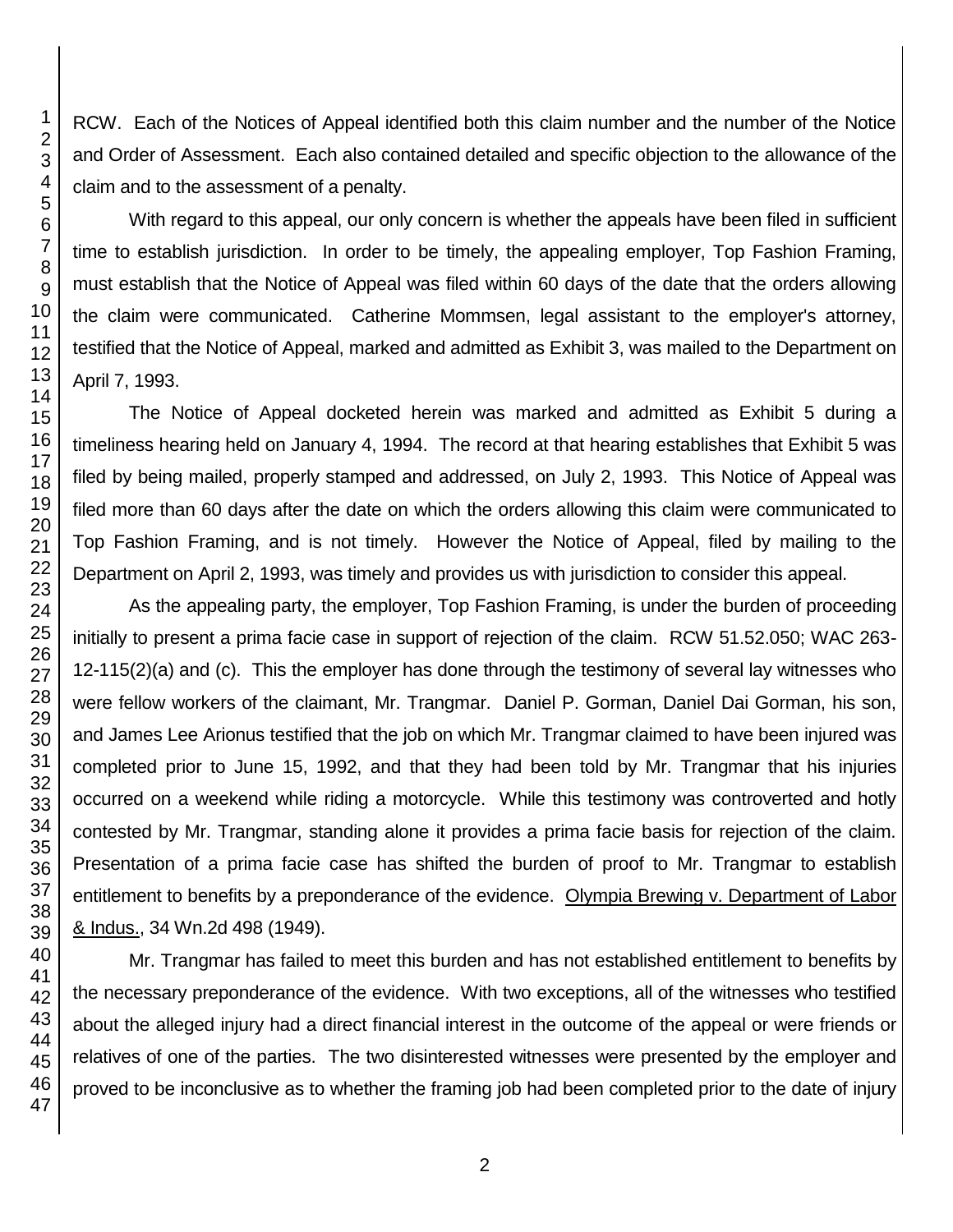claimed by Mr. Trangmar. Terry Wollam, the general contractor who hired Top Fashion Framing for the job on which Mr. Trangmar worked, was unable to state positively when the framing was completed other than a general period during mid June of 1992. Barry Bender, a real estate appraiser, inspected the job site for a bank. His testimony established that framing was 85 to 90 percent completed on June 2, 1992, but did not establish when the framing was 100 percent completed.

Although the employer's evidence does not conclusively refute Mr. Trangmar's contentions, it does raise question about Mr. Trangmar's accounts of the alleged injury. Both Mr. Trangmar and the Gormans have strong financial incentives to testify in the manner that they did; however, Mr. Trangmar ultimately bears the burden of proof. Although the issue is close, we find the employer's witnesses as a group more believable than those presented by the claimant. Even if we found the witnesses presented by the parties equally credible, we would still have to find against Mr. Trangmar as he bears the burden of proving entitlement to benefits.

After consideration of the Proposed Decision and Order, the Petition for Review filed thereto on behalf of the employer, and a careful review of the entire record before us, we are persuaded that the Department orders dated March 8, 1993 and March 9, 1993, are incorrect and must be reversed. The claim is remanded to the Department to issue an order rejecting the claim for the reason that George Trangmar did not sustain an injury during the course of his employment with Top Fashion Framing.

# **FINDINGS OF FACT**

1. In June 1992, the Department of Labor and Industries received an application for benefits from George Trangmar alleging that he sustained an injury to his low back during the course of his employment with Top Fashion Framing on June 15, 1992.

On March 8, 1993 and on March 9, 1993, the Department issued orders allowing Mr. Trangmar's claim. On April 2, 1993, Top Fashion Framing filed a Notice of Appeal from the Department orders dated March 8, 1993 and March 9, 1993, by mailing the notice to the Department properly stamped and addressed. On July 7, 1993, the Board of Industrial Insurance Appeals received Top Fashion Framing's Notice of Appeal from the Department orders dated March 8, 1993 and March 9, 1993.

- 2. Top Fashion Framing filed Notices of Appeal from the Department orders dated March 8, 1993 and March 9, 1993, on April 7, 1993, by mail within 60 days from the date the orders were communicated to the employer.
- 3. George Trangmar did not sustain an injury on June 15, 1992, or on any other date during the course of his employment with Top Fashion Framing.